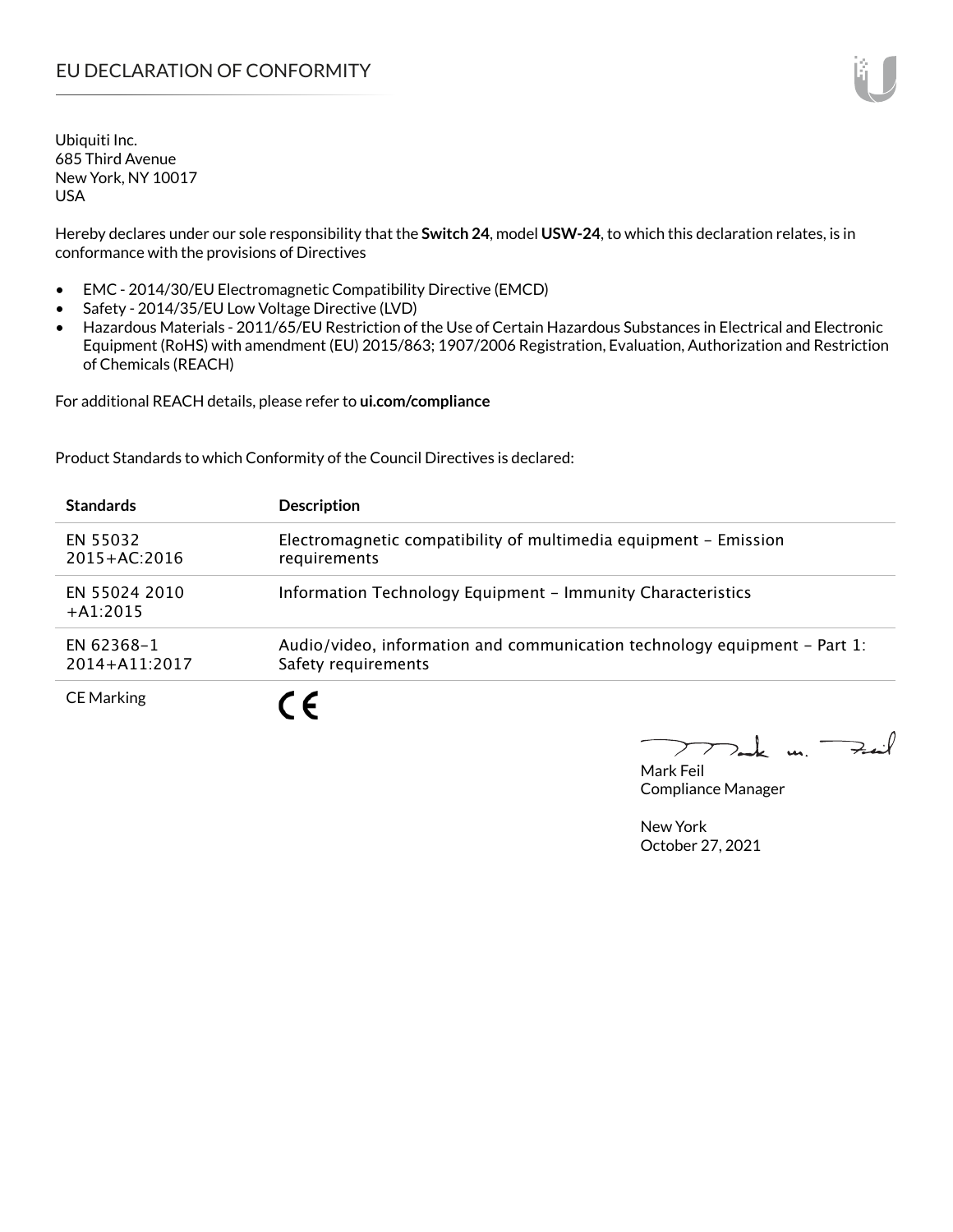### **USW-24**

#### **български** [Bulgarian]

С настоящото Ubiquiti декларира, че това устройство USW-24 е в съответствие със съществените изисквания и други приложими разпоредби на Директиви 2014/30/ЕС, 2014/35/ЕС.

#### **Hrvatski** [Croatian]

Ubiquiti ovim putem izjavljuje da je ovaj uređaj USW-24 sukladan osnovnim zahtjevima i ostalim bitnim odredbama Direktiva 2014/30/EU, 2014/35/EU.

#### **Čeština** [Czech]

Ubiquiti tímto prohlašuje, že toto USW-24 zařízení, je ve shodě se základními požadavky a dalšími příslušnými ustanoveními směrnic 2014/30/EU, 2014/35/EU.

#### **Dansk** [Danish]

Hermed, Ubiquiti, erklærer at denne USW-24 enhed, er i overensstemmelse med de væsentlige krav og øvrige relevante krav i direktiver 2014/30/EU, 2014/35/EU.

#### **Nederlands** [Dutch]

Hierbij verklaart Ubiquiti, dat deze USW-24 apparaat, in overeenstemming is met de essentiële eisen en de andere relevante bepalingen van richtlijnen 2014/30/EU, 2014/35/EU.

#### **English**

Hereby, Ubiquiti, declares that this USW-24 device, is in compliance with the essential requirements and other relevant provisions of Directives 2014/30/EU, 2014/35/EU.

#### **Eesti keel** [Estonian]

Käesolevaga Ubiquiti kinnitab, et antud USW-24 seade, on vastavus olulistele nõuetele ja teistele asjakohastele sätetele direktiivide 2014/30/EL, 2014/35/EL.

#### **Suomi** [Finnish]

Täten Ubiquiti vakuuttaa, että tämä USW-24 laite, on yhdenmukainen olennaisten vaatimusten ja muiden sitä koskevien direktiivien 2014/30/EU, 2014/35/EU.

#### **Français** [French]

Par la présente Ubiquiti déclare que l'appareil USW-24, est conforme aux exigences essentielles et aux autres dispositions pertinentes des directives 2014/30/UE, 2014/35/UE.

#### **Deutsch** [German]

Hiermit erklärt Ubiquiti, dass sich dieses USW-24 Gerät, in Übereinstimmung mit den grundlegenden Anforderungen und den anderen relevanten Vorschriften der Richtlinien 2014/30/EU, 2014/35/EU befindet.

#### **Ελληνικά** [Greek]

Δια του παρόντος, Ubiquiti, δηλώνει ότι αυτή η συσκευή USW-24, είναι σε συμμόρφωση με τις βασικές απαιτήσεις και τις λοιπές σχετικές διατάξεις των οδηγιών 2014/30/ EE, 2014/35/EE.

#### **Magyar** [Hungarian]

Ezennel Ubiquiti kijelenti, hogy ez a USW-24 készülék megfelel az alapvető követelményeknek és más vonatkozó 2014/30/EU, 2014/35/EU irányelvek rendelkezéseit.

#### **Íslenska** [Icelandic]

Hér, Ubiquiti, því yfir að þetta USW-24 tæki er í samræmi við grunnkröfur og önnur viðeigandi ákvæði tilskipana 2014/30/ESB, 2014/35/ESB.

#### **Italiano** [Italian]

Con la presente, Ubiquiti, dichiara che questo dispositivo USW-24, è conforme ai requisiti essenziali ed alle altre disposizioni pertinenti delle direttive 2014/30/UE, 2014/35/UE.

#### **Latviešu valoda** [Latvian]

Ar šo, Ubiquiti, deklarē, ka USW-24 ierīce, ir saskaņā ar būtiskajām prasībām un citiem attiecīgiem noteikumiem Direktīvās 2014/30/ES, 2014/35/ES.

#### **Lietuvių kalba** [Lithuanian]

Ubiquiti deklaruoja, kad šis USW-24 įrenginys atitinka esminius reikalavimus ir kitas 2014/30/ES, 2014/35/ES Direktyvų nuostatas.

#### **Malti** [Maltese]

Hawnhekk, Ubiquiti, tiddikjara li dan il-mezz USW-24 huwa konformi mar-rekwiżiti essenzjali u dispożizzjonijiet rilevanti oħrajn ta 'Direttivi 2014/30/UE, 2014/35/UE.

#### **Norsk** [Norwegian]

Herved Ubiquiti, erklærer at denne USW-24 enheten, er i samsvar med de grunnleggende kravene og andre relevante bestemmelser i direktivene 2014/30/EU, 2014/35/EU.

#### **Polski** [Polish]

Niniejszym, Ubiquiti, oświadcza, że urządzenie USW-24, jest zgodny z zasadniczymi wymaganiami oraz pozostałymi stosownymi postanowieniami Dyrektyw 2014/30/UE, 2014/35/UE.

#### **Português** [Portuguese]

Ubiquiti declara que este dispositivo USW-24, está conforme com os requisitos essenciais e outras disposições das Directivas 2014/30/UE, 2014/35/UE.

#### **Română** [Romanian]

Prin prezenta, Ubiquiti declară că acest dispozitiv USW-24 este în conformitate cu cerințele esențiale și alte prevederi relevante ale Directivelor 2014/30/UE, 2014/35/UE.

#### **Slovenčina** [Slovak]

Týmto Ubiquiti, prehlasuje, že toto USW-24 zariadenie, je v súlade so základnými požiadavkami a ďalšími relevantnými ustanoveniami smernice 2014/30/EÚ, 2014/35/EÚ.

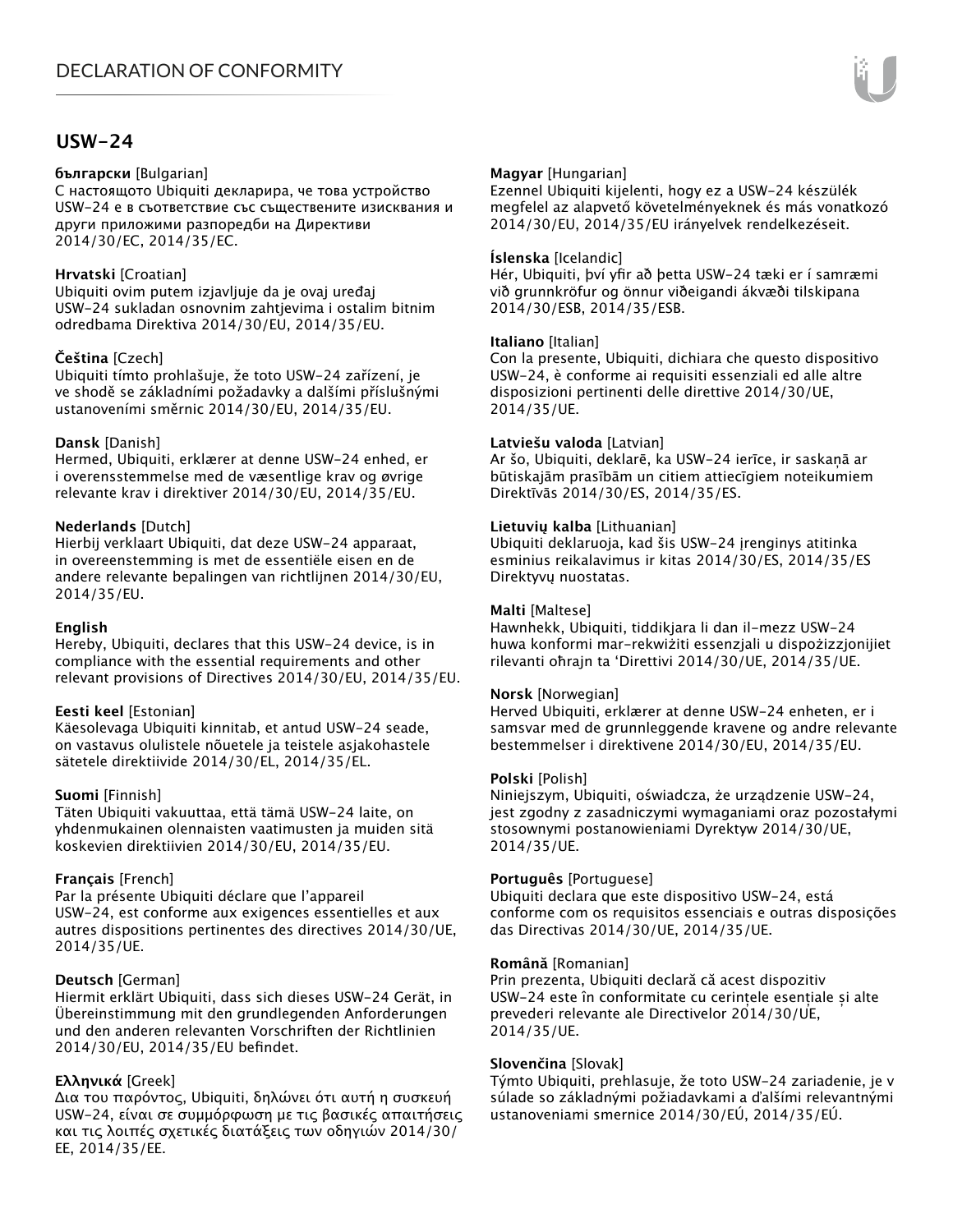#### **Slovenščina** [Slovenian]

Družba Ubiquiti izjavlja, da je naprava USW-24 v skladu z obveznimi zahtevami in drugimi ustreznimi določbami direktiv 2014/30/EU in 2014/35/EU.

#### **Español** [Spanish]

Por medio de la presente Ubiquiti declara que este dispositivo USW-24, cumple con los requisitos esenciales y cualesquiera otras disposiciones aplicables o exigibles de las Directivas 2014/30/UE, 2014/35/UE.

#### **Svenska** [Swedish]

Härmed Ubiquiti, intygar att denna USW-24 enhet är i överensstämmelse med de väsentliga egenskapskrav och övriga relevanta bestämmelser som framgår av direktiven s2014/30/EU, 2014/35/EU.

#### **Accessories**:

https://www.ui.com/products/#default https://www.ui.com/products/#accessories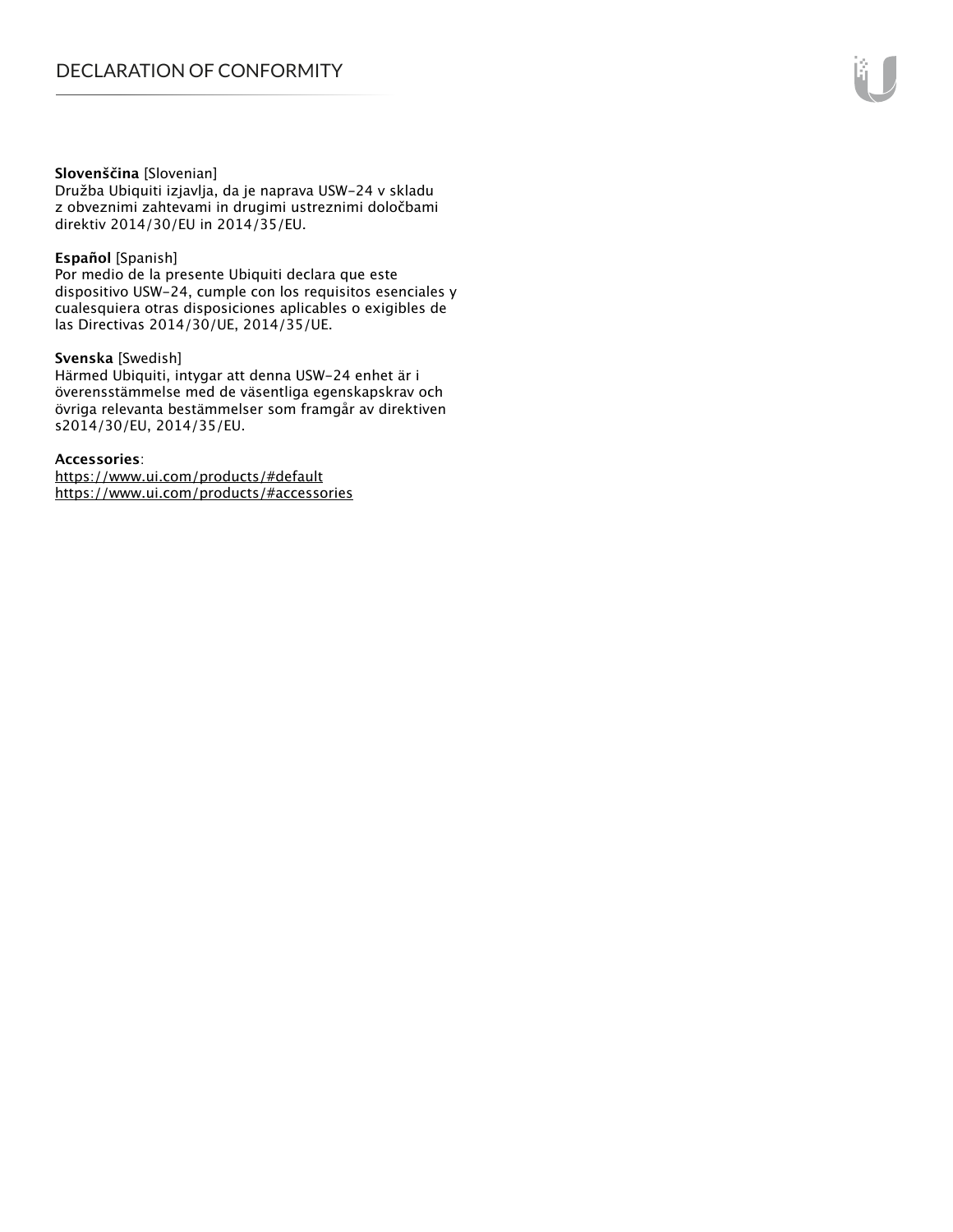Hereby declares under our sole responsibility that the **Switch 24**, model **USW-24**, to which this declaration relates, is in conformance with the provisions of UK Regulations

- Electromagnetic Compatibility Regulations 2016
- Electrical Equipment (Safety) Regulations 2016
- Hazardous Materials The Restriction of the Use of Certain Hazardous Substances in Electrical and Electronic Equipment Regulations 2012; 1907/2006 Registration, Evaluation, Authorization and Restriction of Chemicals (REACH)

For additional REACH details, please refer to **ui.com/compliance**

Product Standards to which Conformity of the Council Directives is declared:

| <b>Standards</b>                | <b>Description</b>                                                                               |
|---------------------------------|--------------------------------------------------------------------------------------------------|
| EN 55032<br>$2015 + AC:2016$    | Electromagnetic compatibility of multimedia equipment - Emission require-<br>ments               |
| EN 55024 2010<br>$+A1:2015$     | Information Technology Equipment - Immunity Characteristics                                      |
| EN 62368-1<br>$2014 + A11:2017$ | Audio/video, information and communication technology equipment – Part 1:<br>Safety requirements |
| UKCA Marking                    | JK                                                                                               |

Tak un Fail  $\sum$ 

Mark Feil Compliance Manager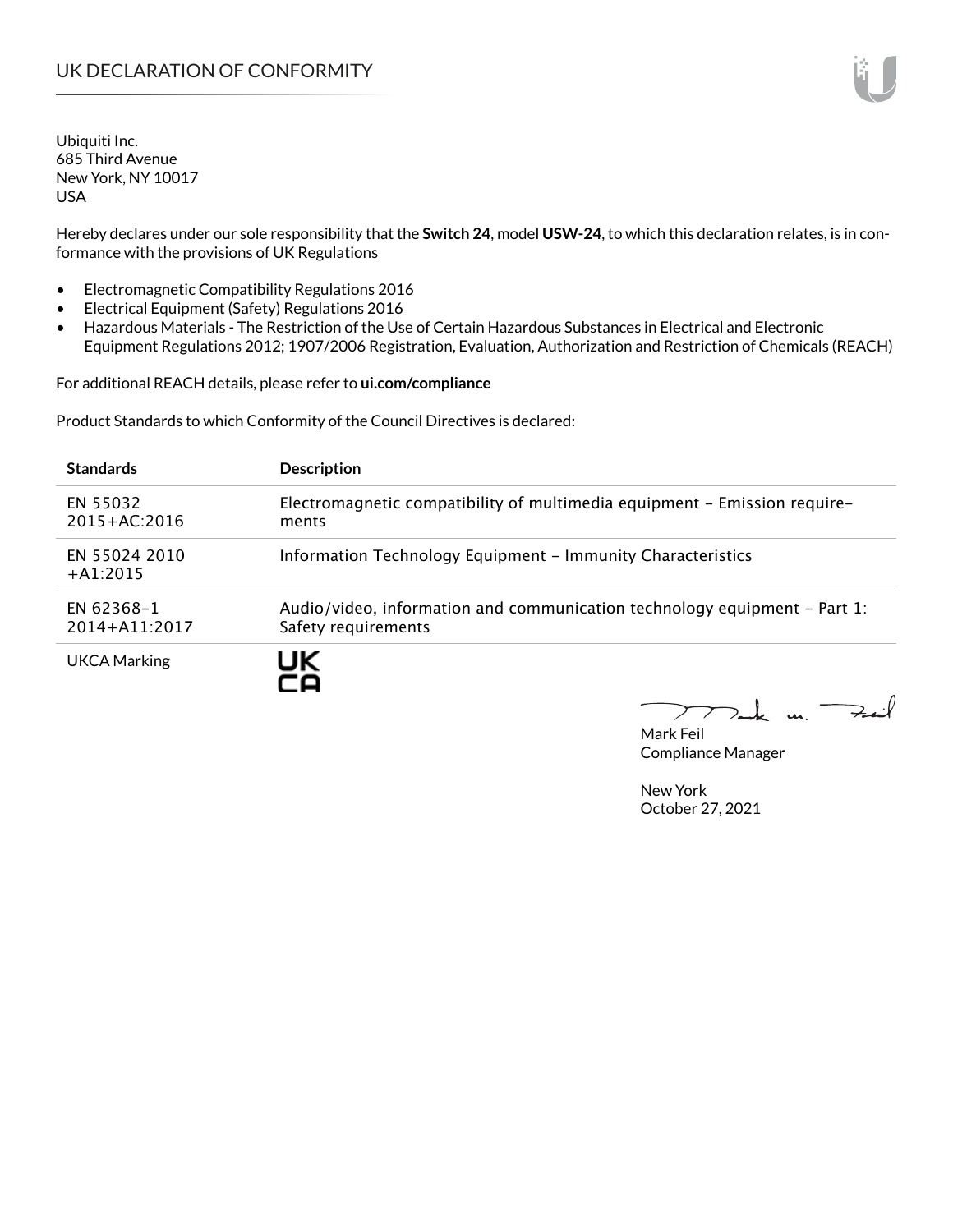# DICHIARAZIONE DI CONFORMITÀ UE ITALIAN IN ESSENTIANO IN ESSENTIA UN ESSENTIA UN ESSENTIA UN ESSENTIA UN ESSENT

Ubiquiti Inc. 685 Third Avenue New York, NY 10017 USA

Con la presente dichiara sotto la propria esclusiva responsabilità che l' **Switch 24**, modello **USW-24**, a cui si riferisce la presente dichiarazione, è conforme alle disposizioni delle Direttive

- EMC -2014/30/UE Direttiva sulla Compatibilità Elettromagnetica (EMCD)
- Sicurezza -2014/35/UE Direttiva sulla Bassa Tensione (LVD)
- Materiali Pericolosi -2011/65/UE Restrizione dell'uso di alcune Sostanze Pericolose nelle Apparecchiature Elettriche ed Elettroniche (RoHS) con emendamento (UE) 2015/863; 1907/2006 Registrazione, Valutazione, Autorizzazione e Restrizione delle Sostanze Chimiche (REACH)

Per ulteriori dettagli sul REACH, fare riferimento a **ui.com/compliance**

| <b>Standard</b>   | <b>Descrizione</b>                                                       |
|-------------------|--------------------------------------------------------------------------|
| EN 55032          | Compatibilità elettromagnetica delle apparecchiature multimediali -      |
| $2015 + AC:2016$  | Prescrizioni di Emissione                                                |
| EN 55024 2010     | Apparecchiature per la tecnologia dell'informazione – Caratteristiche di |
| $+A1:2015$        | immunità - Limiti e metodi di misura                                     |
| EN 62368-1        | Apparecchiature per la tecnologia audio/video, dell'informazione e della |
| 2014+A11:2017     | comunicazione - Parte 1: Requisiti di sicurezza                          |
| <b>CE Marking</b> |                                                                          |

 $\Rightarrow$ inf  $\overline{u}$ 

Mark Feil Compliance Manager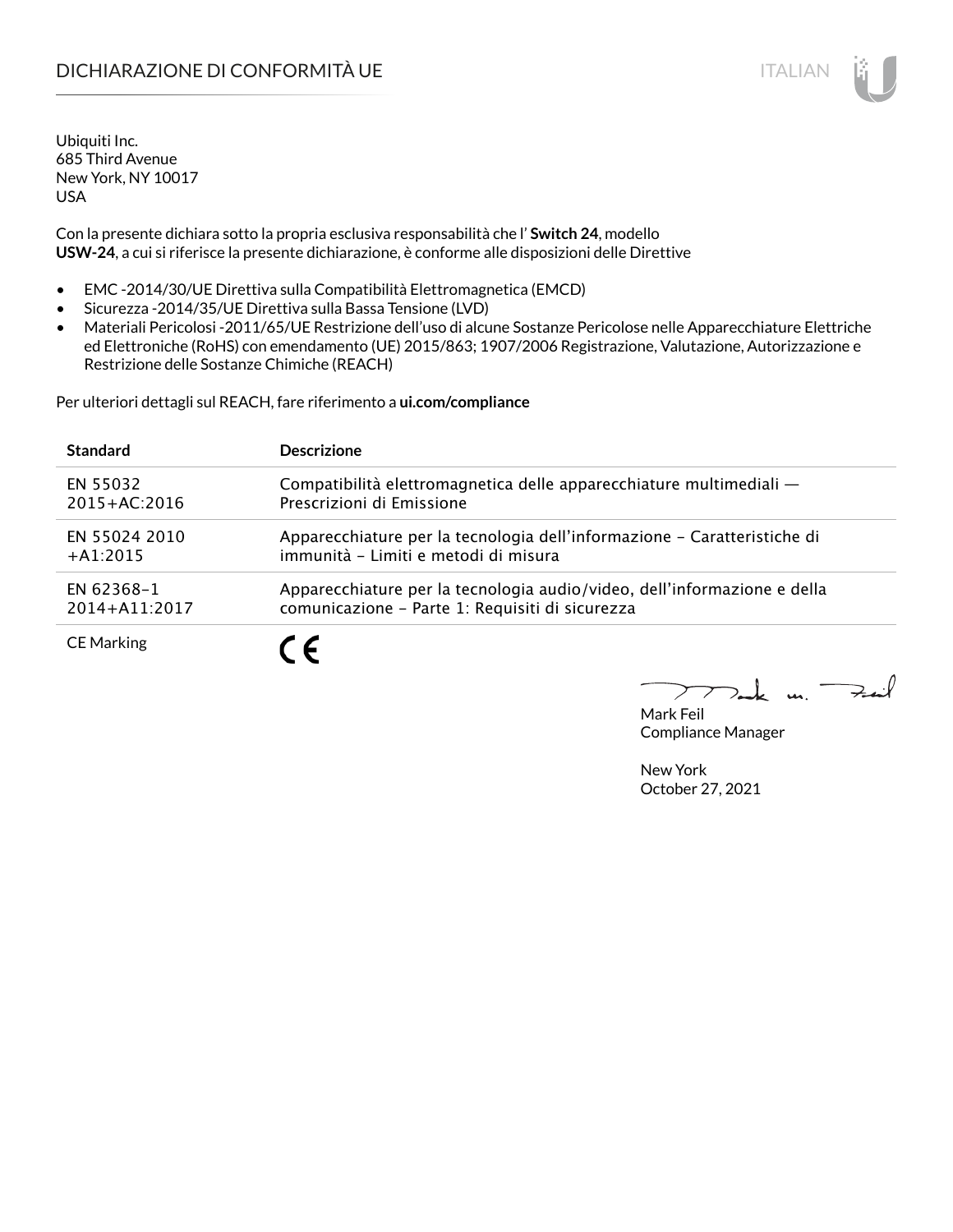# DÉCLARATION DE CONFORMITÉ UE EN ENCHANGEMENT DE CONFORMITÉ UNE ENCHANGEMENT DE CONFORMITÉ UNE ENCHANGEMENT DE

Ubiquiti Inc. 685 Third Avenue New York, NY 10017 USA

Déclare par la présente, sous notre seule responsabilité, que l'**Switch 24**, modèle **USW-24**, auquel se rapporte cette déclaration, est conforme aux dispositions des Directives

- EMC -2014/30/EU Directive sur la Compatibilité Electromagnétique (EMCD)
- Sécurité -2014/35/EU Directive sur la Basse Tension (LVD)
- Matières dangereuses -2011/65/UE Restriction de l'utilisation de Certaines Substances Dangereuses dans les Equipements Electriques et Electroniques (RoHS) avec amendement (EU) 2015/863 ; 1907/2006 Enregistrement, Evaluation, Autorisation et Restriction des Produits Chimiques (REACH)

Pour plus de détails sur le règlement REACH, veuillez consulter le site **ui.com/compliance**

| <b>Normes</b>     | La description                                                           |
|-------------------|--------------------------------------------------------------------------|
| EN 55032          | Compatibilité électromagnétique des équipements multimédia — Exigences   |
| $2015 + AC:2016$  | d'émission                                                               |
| EN 55024 2010     | Appareils de traitement de l'information - Caractéristiques d'immunité - |
| $+A1:2015$        | Limites et méthodes de mesure                                            |
| EN 62368-1        | Equipements des technologies de l'audio/vidéo, de l'information et de la |
| 2014+A11:2017     | communication - Partie 1 : exigences de sécurité                         |
| <b>CE Marking</b> |                                                                          |

لأمدحة  $\mathbf{u}$ 

Mark Feil Compliance Manager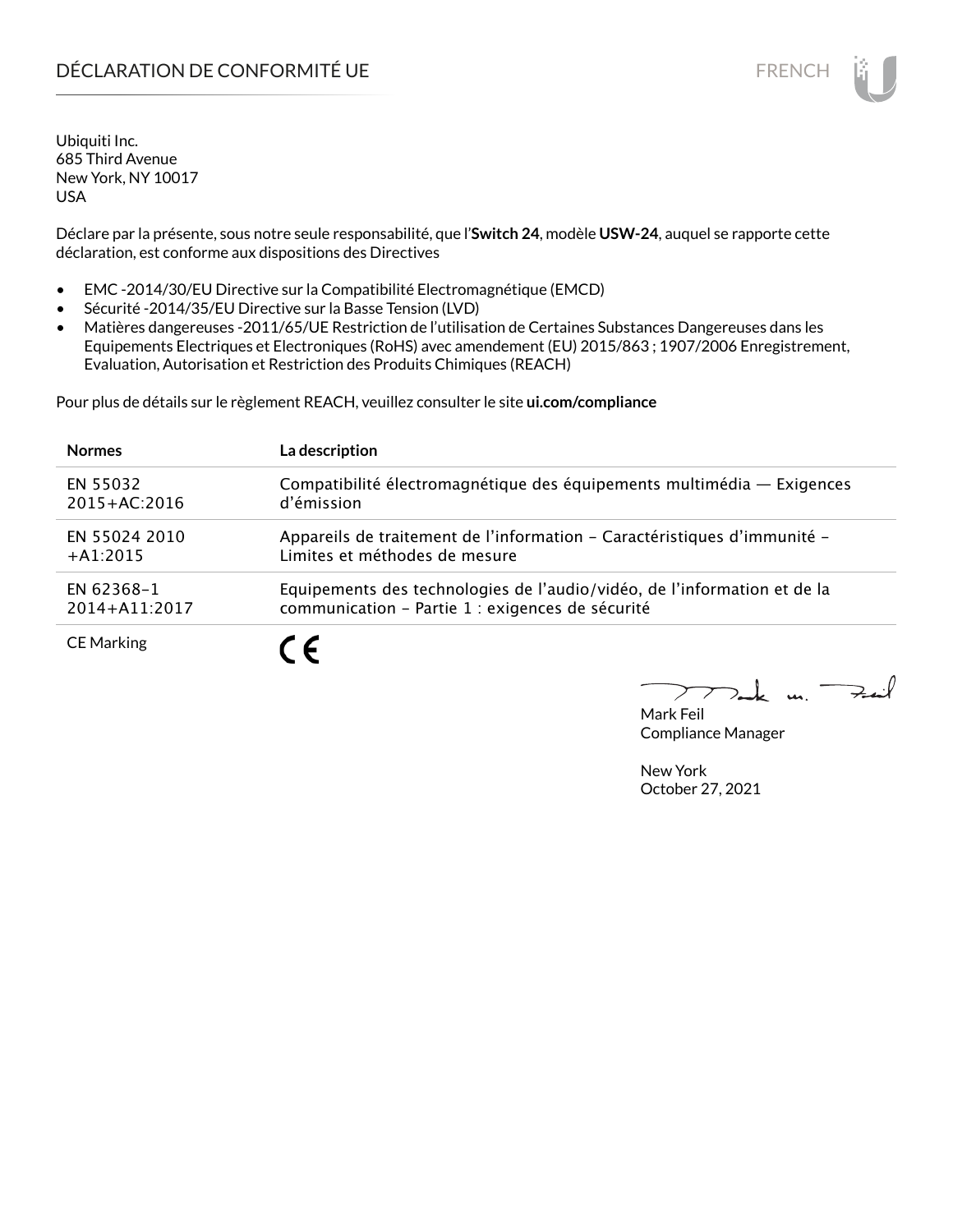Por la presente declaramos bajo nuestra exclusiva responsabilidad que el **Switch 24**, modelo **USW-24**, al que se refiere esta declaración, es conforme con las disposiciones de las Directivas

- EMC -2014/30/Directiva de Compatibilidad Electromagnética de la UE (EMCD)
- Seguridad -2014/35/Directiva de Baja Tensión de la UE (LVD)
- Materiales Peligrosos -2011/65/UE Restricción de la Utilización de Determinadas Sustancias Peligrosas en Aparatos Eléctricos y Electrónicos (RoHS) con la enmienda (UE) 2015/863; 1907/2006 Registro, Evaluación, Autorización y Restricción de Sustancias Químicas (REACH)

Para más detalles sobre el REACH, consulte **ui.com/compliance**

| <b>Estándares</b>            | Descripción                                                                                                          |
|------------------------------|----------------------------------------------------------------------------------------------------------------------|
| EN 55032<br>$2015 + AC:2016$ | Compatibilidad electromagnética de equipos multimedia. Requisitos de emisión                                         |
| EN 55024 2010<br>$+A1:2015$  | Equipos de tecnología de la información - Características de inmunidad -<br>Límites y métodos de medida              |
| EN 62368-1<br>2014+A11:2017  | Equipos de audio y vídeo, de tecnología de la información y de la comunicación<br>- Parte 1: Requisitos de seguridad |
| <b>CE Marking</b>            | 7 C                                                                                                                  |

Mark Feil Compliance Manager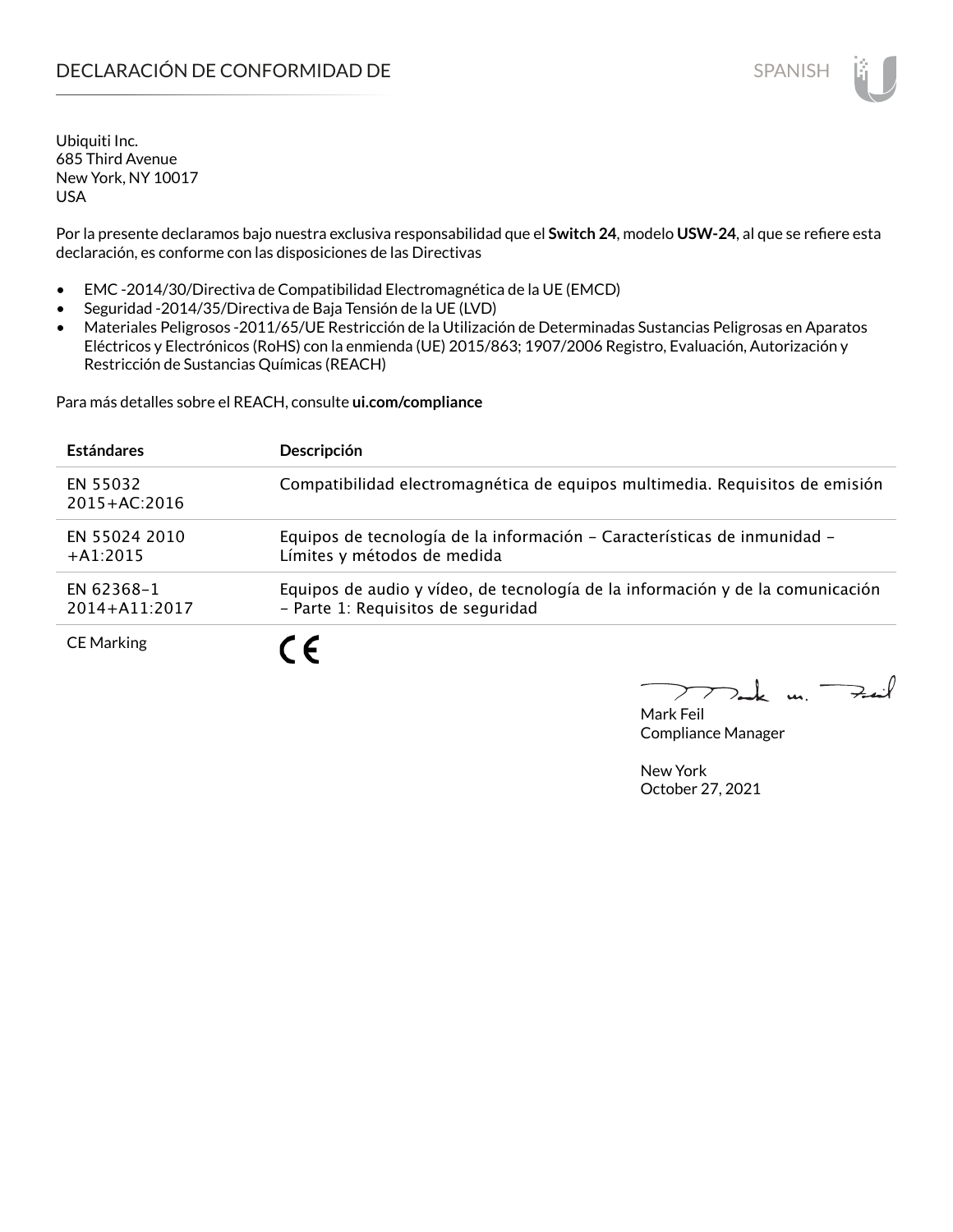### DECLARAȚIA DE CONFORMITATE UE EXTERNATION ANNO 1999 EN ANNO 1999 ROMANIAN

Ubiquiti Inc. 685 Third Avenue New York, NY 10017 USA

Prin prezenta declarăm sub răspunderea noastră exclusivă că "Switch 24", modelul USW-24, la care se referă această declarație, este în conformitate cu prevederile directivelor următoare:

- EMC -2014/30/EU Electromagnetic Compatibility Directive (EMCD) (Directiva UE privind compatibilitatea electromagnetică)
- Siguranță -2014/35/EU Low Voltage Directive (LVD) (Directiva UE privind joasa tensiune)
- Materiale periculoase -2011/65/EU Restriction of the Use of Certain Hazardous Substances in Electrical and Electronic Equipment (RoHS) with amendment (EU) 2015/863 (Directiva UE privind restricția utilizării anumitor substanțe periculoase în echipamentele electrice și electronice (RoHS) cu amendamentele ulterioare); 1907/2006 Registration, Evaluation, Authorization and Restriction of Chemicals (REACH) (Regulamentul Uniunii Europene privind înregistrarea, evaluarea si autorizarea produselor chimice)

Pentru detalii suplimentare referitoare la regulamentul REACH, vă rugăm să consultați site-ul **ui.com/compliance**

| <b>Standarde</b>  | <b>Descriere</b>                                                                 |
|-------------------|----------------------------------------------------------------------------------|
| EN 55032          | Compatibilitatea electromagnetică a echipamentelor multimedia - Cerințe          |
| $2015 + AC:2016$  | privind emisiile                                                                 |
| EN 55024 2010     | Echipamente pentru tehnologia informației. Caracteristici ale imunității. Limite |
| $+A1:2015$        | si metode de măsurare                                                            |
| EN 62368-1        | Echipamente tehnologice audio / video, informationale și de comunicatii. Partea  |
| 2014+A11:2017     | 1: Cerințe de siguranță                                                          |
| <b>CE Marking</b> | C F                                                                              |

 $\overline{u}$   $\overline{\rightarrow}$ 

Mark Feil Compliance Manager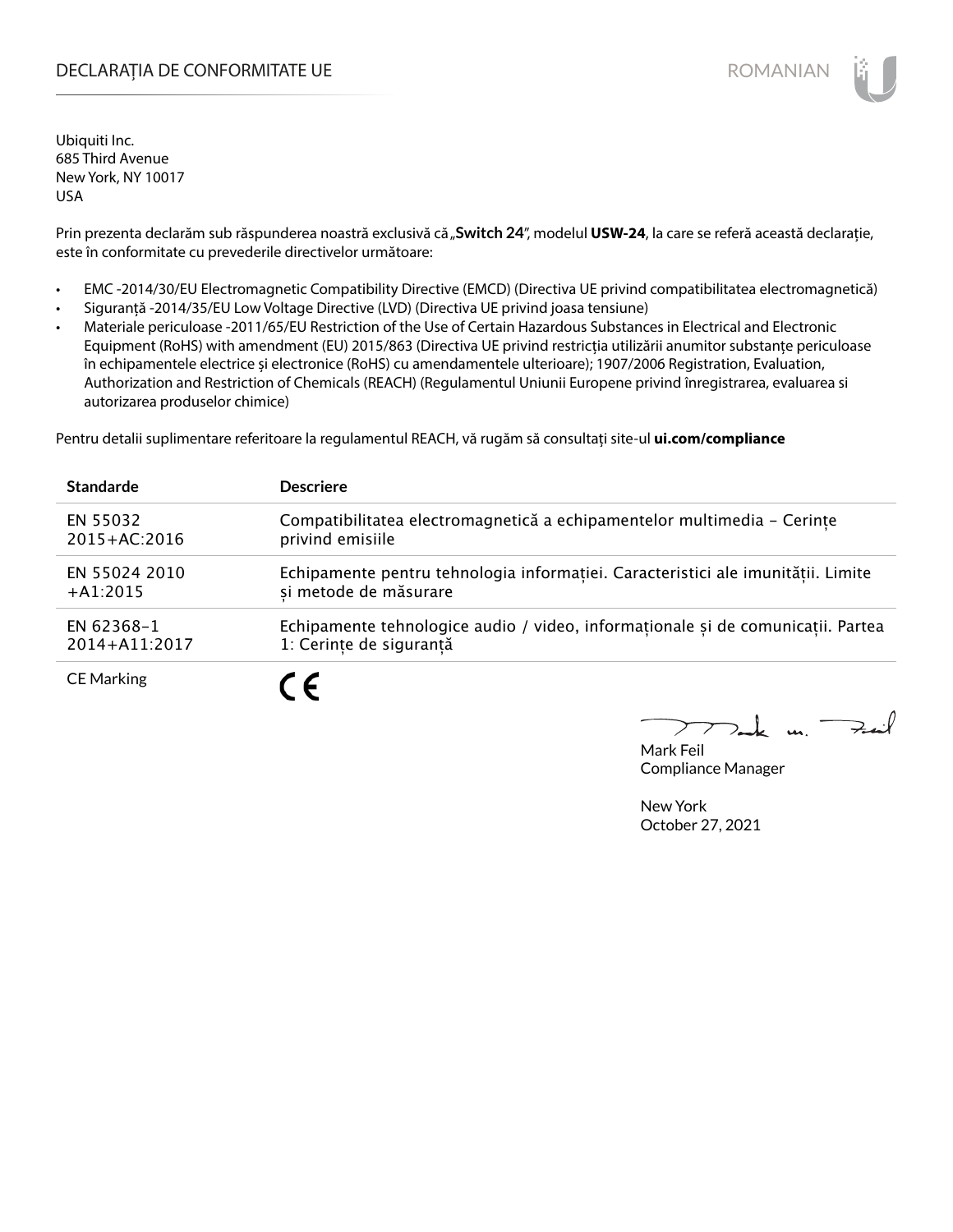## DEKLARACJA ZGODNOŚCI UE POLISH POLISH

Ubiquiti Inc. 685 Third Avenue New York, NY 10017 USA

Niniejszym oświadczam z naszą wyłączną odpowiedzialnością, że **Switch 24**, model **USW-24**, do którego odnosi się niniejsza deklaracja, jest zgodny z przepisami Dyrektyw

- EMC -2014/30/Dyrektywa Zgodności Elektromagnetycznej UE (EMCD)
- Bezpieczeństwo -2014/35/Dyrektywa Niskiego Napięcia UE (LVD)
- Materiały Niebezpieczne -2011/65/Restrykcje Dotyczące Użycia NIektórych Niebezpiecznych Substancji w Sprzęcie Elektrycznym i Elektronicznym UE (RoHS) ze zmianą (UE) 2015/863; 1907/2006 Rejestracja, Ocena, Zezwolenie i Restrykcje Dotyczące Chemikaliów (REACH)

Aby uzyskać dodatkowe informacje REACH, należy przejść do **ui.com/compliance**

| <b>Normy</b>      | <b>Opis</b>                                                                |
|-------------------|----------------------------------------------------------------------------|
| EN 55032          | Kompatybilność elektromagnetyczna sprzętu multimedialnego – Wymagania      |
| $2015 + AC:2016$  | emisyjne                                                                   |
| EN 55024 2010     | Sprzęt technologii informatycznej - Charakterystyka odporności - Limity i  |
| $+A1:2015$        | metody pomiarowe                                                           |
| EN 62368-1        | Audio/wideo, sprzęt technologii informatycznej i komunikacyjnej – Część 1: |
| 2014+A11:2017     | Wymagania dotyczące bezpieczeństwa                                         |
| <b>CE Marking</b> |                                                                            |

لأمدحة  $\mathbf{u}$ 

Mark Feil Compliance Manager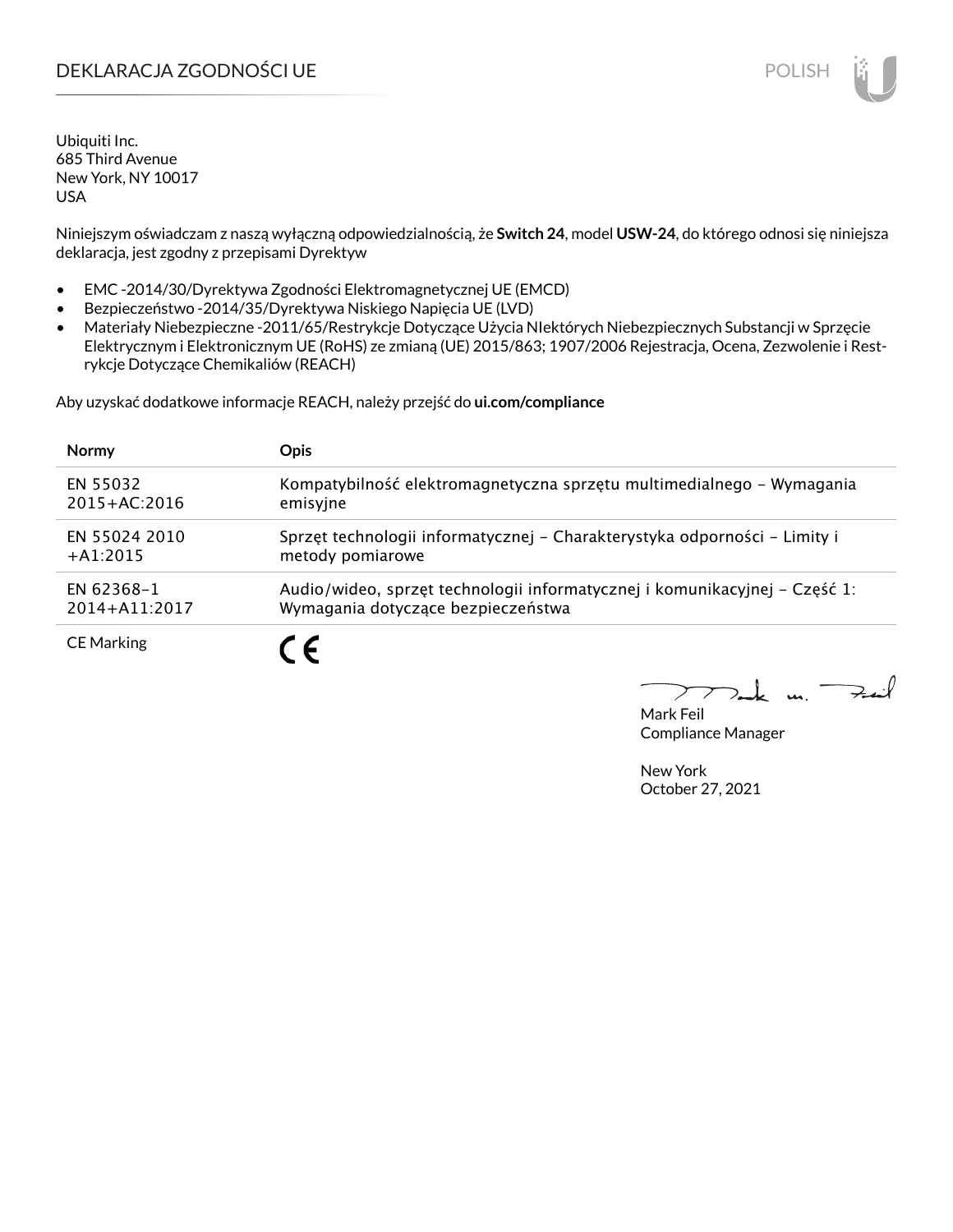## IZJAVA EU O SKLADNOSTI SLOVENIAN

Ubiquiti Inc. 685 Third Avenue New York, NY 10017 USA

S tem dokumentom na lastno odgovornost izjavljamo, da je naprava **Switch 24**, model **USW-24**, na katerega se ta izjava nanaša, v skladu z določbami naslednjih direktiv:

- EMC -2014/30/EU Direktiva o elektromagnetni združljivosti (EMCD)
- Varnost -2014/35/EU Direktiva o nizkonapetostni opremi (LVD)
- Nevarne snovi -2011/65/EU Direktiva o omejevanju uporabe nekaterih nevarnih snovi v električni in elektronski opremi (RoHS) s spremembo (EU) 2015/863; 1907/2006 Uredba o registraciji, evalvaciji, avtorizaciji in omejevanju kemikalij (REACH)

Več podrobnosti o REACH uredbi si poglejte na **ui.com/compliance**

| <b>Standardi</b>  | <b>Opis</b>                                                                   |
|-------------------|-------------------------------------------------------------------------------|
| EN 55032          | Elektromagnetna združljivost večpredstavnostne opreme – Zahteve glede         |
| $2015 + AC:2016$  | elektromagnetnega sevanja                                                     |
| EN 55024 2010     | Oprema za informacijsko tehnologijo - Karakteristike odpornosti proti motnjam |
| $+41:2015$        | - Mejne vrednosti in merilne metode                                           |
| EN 62368-1        | Oprema za avdio/video, informacijsko in komunikacijsko tehnologijo – 1. del:  |
| 2014+A11:2017     | Varnostne zahteve                                                             |
| <b>CE Marking</b> |                                                                               |

 $k$  un  $\rightarrow$ 

Mark Feil Compliance Manager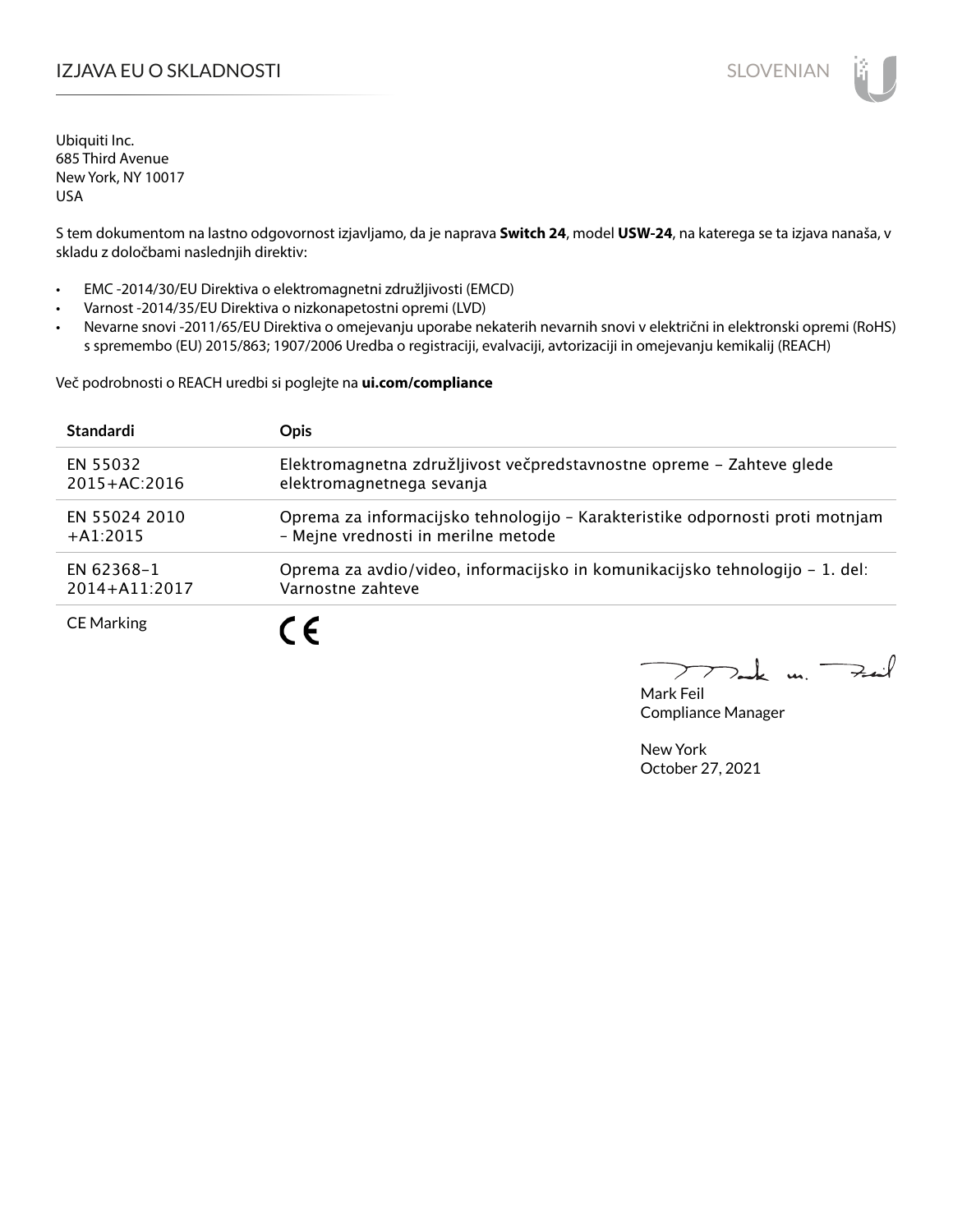Διά του παρόντος δηλώνουμε με αποκλειστική ευθύνη μας ότι το **Switch 24**, μοντέλο **USW-24**, στο οποίο αναφέρεται η παρούσα δήλωση, είναι σύμφωνο με τις διατάξεις των Οδηγιών

- EMC Οδηγία Ηλεκτρομαγνητικής Συμβατότητας (EMCD) 2014/30/ΕΕ
- Ασφάλεια Οδηγία Χαμηλής Τάσης (LVD) 2014/35/ΕΕ
- Επικίνδυνα Υλικά Περιορισμός της Χρήσης Ορισμένων Επικίνδυνων Ουσιών σε Ηλεκτρικό και Ηλεκτρονικό Εξοπλισμό (RoHS) 2011/65/ΕΕ με τροποποίηση (ΕΕ) 2015/863. Καταχώριση, Αξιολόγηση, Εξουσιοδότηση και Περιορισμός Χημικών Ουσιών (REACH) 1907/2006

Για περισσότερες λεπτομέρειες σχετικά με το REACH, παρακαλούμε ανατρέξτε στη διεύθυνση **ui.com/compliance**

| Πρότυπα           | Περιγραφή                                                            |
|-------------------|----------------------------------------------------------------------|
| EN 55032          | Ηλεκτρομαγνητική συμβατότητα εξοπλισμού πολυμέσων - Απαιτήσεις       |
| 2015+AC:2016      | εκπομπών                                                             |
| EN 55024 2010     | Εξοπλισμός τεχνολογίας πληροφοριών - Χαρακτηριστικά θωράκισης - Όρια |
| $+41:2015$        | και μέθοδοι μέτρησης                                                 |
| EN 62368-1        | Εξοπλισμός τεχνολογίας ήχου/εικόνας, πληροφορικής και επικοινωνιών - |
| 2014+A11:2017     | Μέρος 1: Απαιτήσεις ασφάλειας                                        |
| <b>CE Marking</b> |                                                                      |

Fail t u ↗

Mark Feil Compliance Manager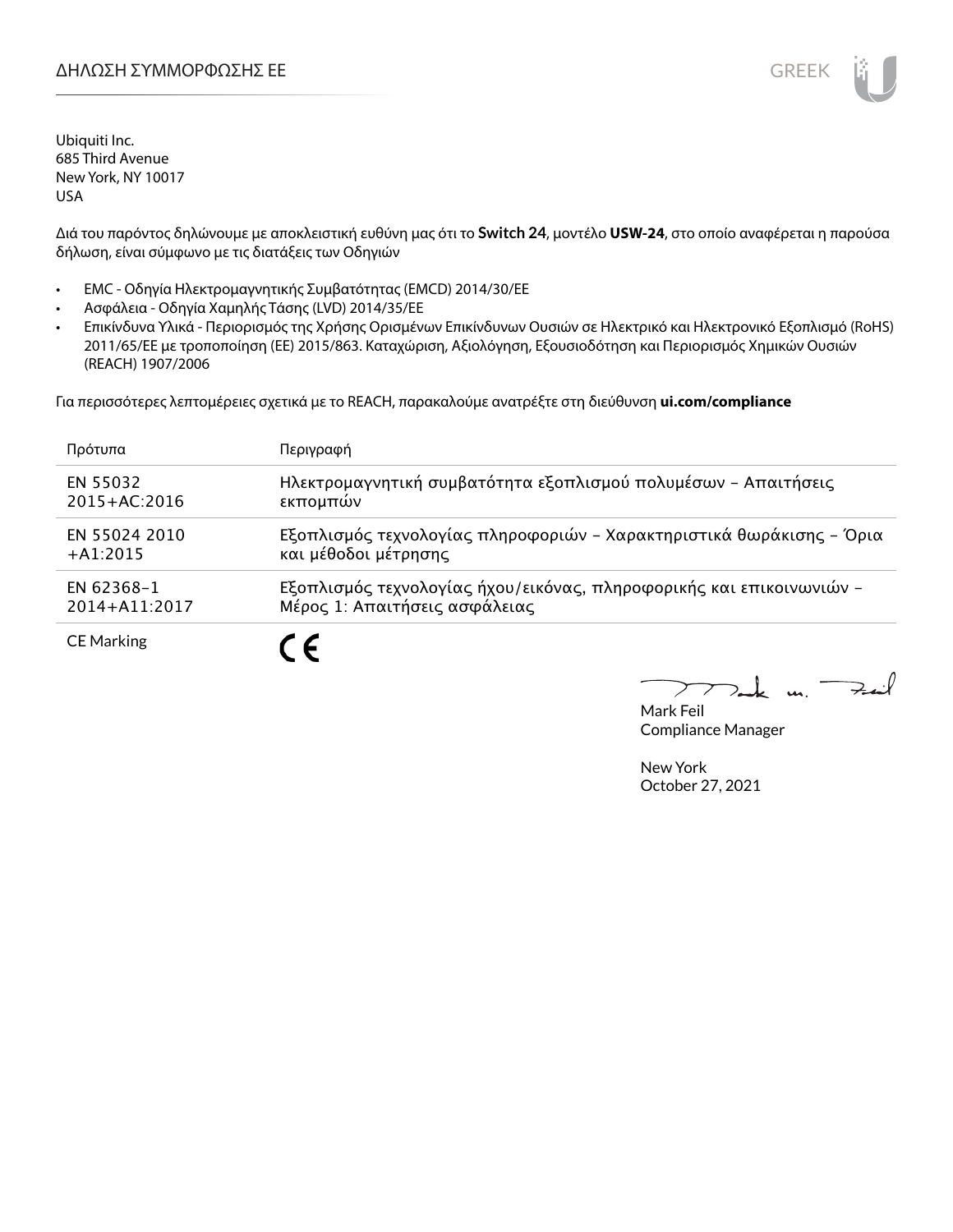# EÚ VYHLÁSENIE O SÚHLASE SLOVAK SLOVAK

Ubiquiti Inc. 685 Third Avenue New York, NY 10017 USA

Týmto prehlasuje, na našu výlučnú zodpovednosť, že **Switch 24**, model **USW-24**, ktorého sa toto vyhlásenie týka, je v súlade s ustanoveniami Smerníc

- EMC -2014/30/EÚ Smernica o Elektromagnetickej Kompatibilite (EMCD)
- Bezpečnosť -2014/35/EÚ Smernica o Nízkom Napätí (LVD)
- Nebezpečné Materiály -2011/65/EÚ Obmedzenie Používania Určitých Nebezpečných Látok v Elektrických a Elektronických Zariadeniach (RoHS) s dodatkom (EÚ) 2015/863; 1907/2006 Registrácia, Hodnotenie, Autorizácia a Obmedzenie chemikálií (REACH)

Ďalšie informácie o REACH môžete nájsť na **ui.com/compliance**

| Štandardy         | <b>Popis</b>                                                               |
|-------------------|----------------------------------------------------------------------------|
| EN 55032          | Elektromagnetická kompatibilita multimediálnych zariadení - emisné         |
| $2015 + AC:2016$  | požiadavky                                                                 |
| EN 55024 2010     | Zariadenia informačných technológií – Charakteristiky odolnosti – Limity a |
| $+A1:2015$        | metódy merania                                                             |
| EN 62368-1        | Zariadenia audio/video, informačnej a komunikačnej technológie – časť 1:   |
| 2014+A11:2017     | Bezpečnostné požiadavky                                                    |
| <b>CE Marking</b> |                                                                            |

Fail  $\mathbf{L}$  $\mathbf{u}$  $\sum$ 

Mark Feil Compliance Manager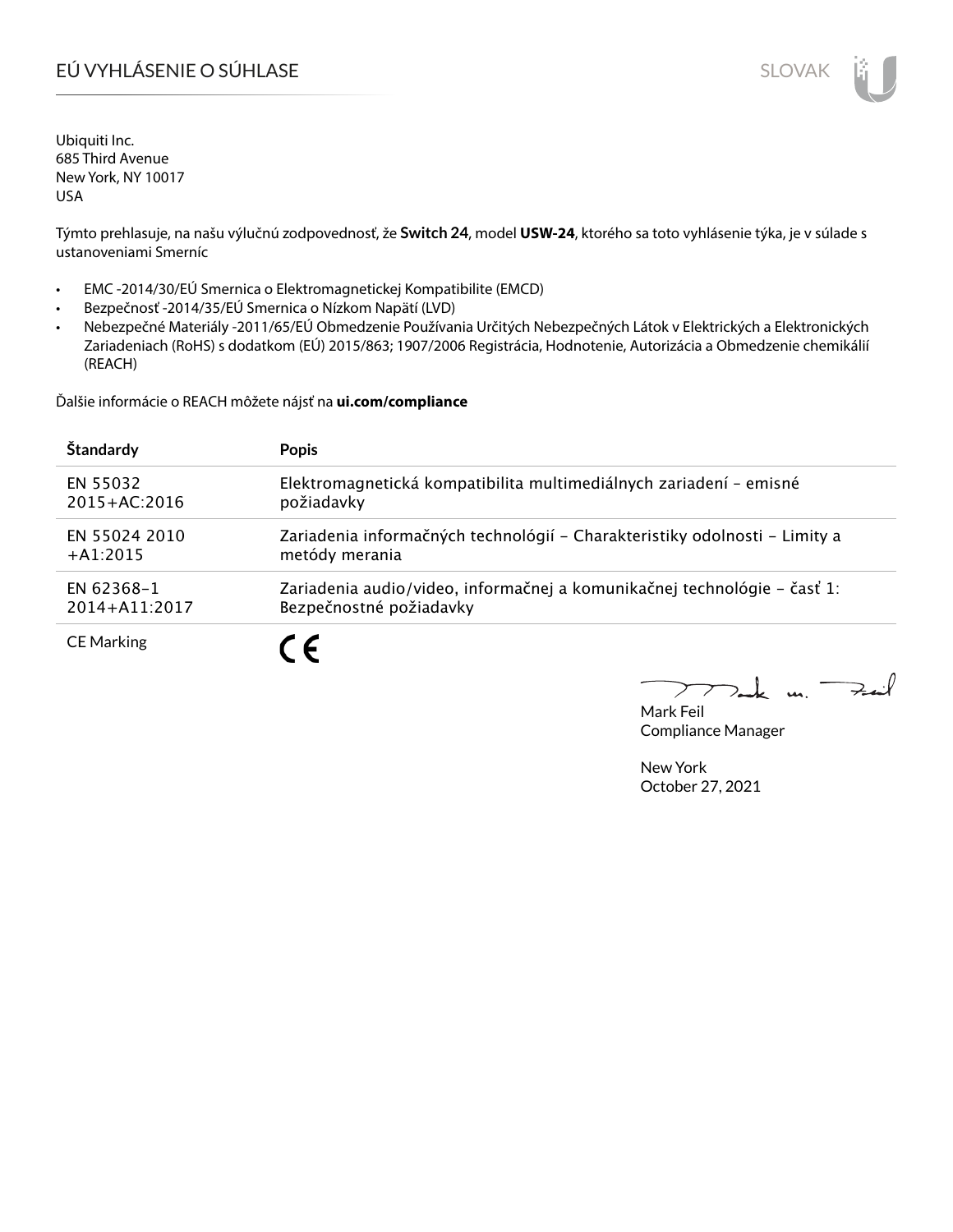### ES ATBILSTĪBAS DEKLARĀCIJA LATVIAN

Ubiquiti Inc. 685 Third Avenue New York, NY 10017 USA

Vienīgi uz savu atbildību deklarējam, ka iekārtas "**Switch 24**" modelis "**USW-24**", uz ko attiecas šī deklarācija, atbilst šādu direktīvu noteikumiem:

- elektromagnētiskā saderība 2014/30/ES Elektromagnētiskās saderības direktīva (EMCD);
- drošība 2014/35/ES Zemsprieguma direktīva (LVD);
- bīstami materiāli 2011/65/ES Atsevišķu bīstamu ķīmisko vielu izmantošanas ierobežojumi elektriskajās un elektroniskajās iekārtās (RoHS) ar grozījumu (ES) 2015/863; 1907/2006 Ķīmisko vielu reģistrēšana, novērtēšana, atļaušana un ierobežošana (REACH).

Papildinformāciju par REACH lūdzam skatīt tīmekļa vietnē **ui.com/compliance**

| <b>Standarti</b>             | <b>Apraksts</b>                                                                                                |
|------------------------------|----------------------------------------------------------------------------------------------------------------|
| EN 55032<br>$2015 + AC:2016$ | Multivides iekārtu elektromagnētiskā saderība - Emisijai piemērojamās prasības                                 |
| EN 55024 2010<br>$+A1:2015$  | Informācijas tehnoloģijas iekārtas - Traucējumnoturības raksturlielumi -<br>Robežvērtības un mērīšanas metodes |
| EN 62368-1<br>2014+A11:2017  | Audio/video, informācijas un komunikācijas tehnoloģiju aprīkojums - 1. daļa:<br>Drošības prasības              |
| <b>CE Marking</b>            |                                                                                                                |

m. Fail

Mark Feil Compliance Manager